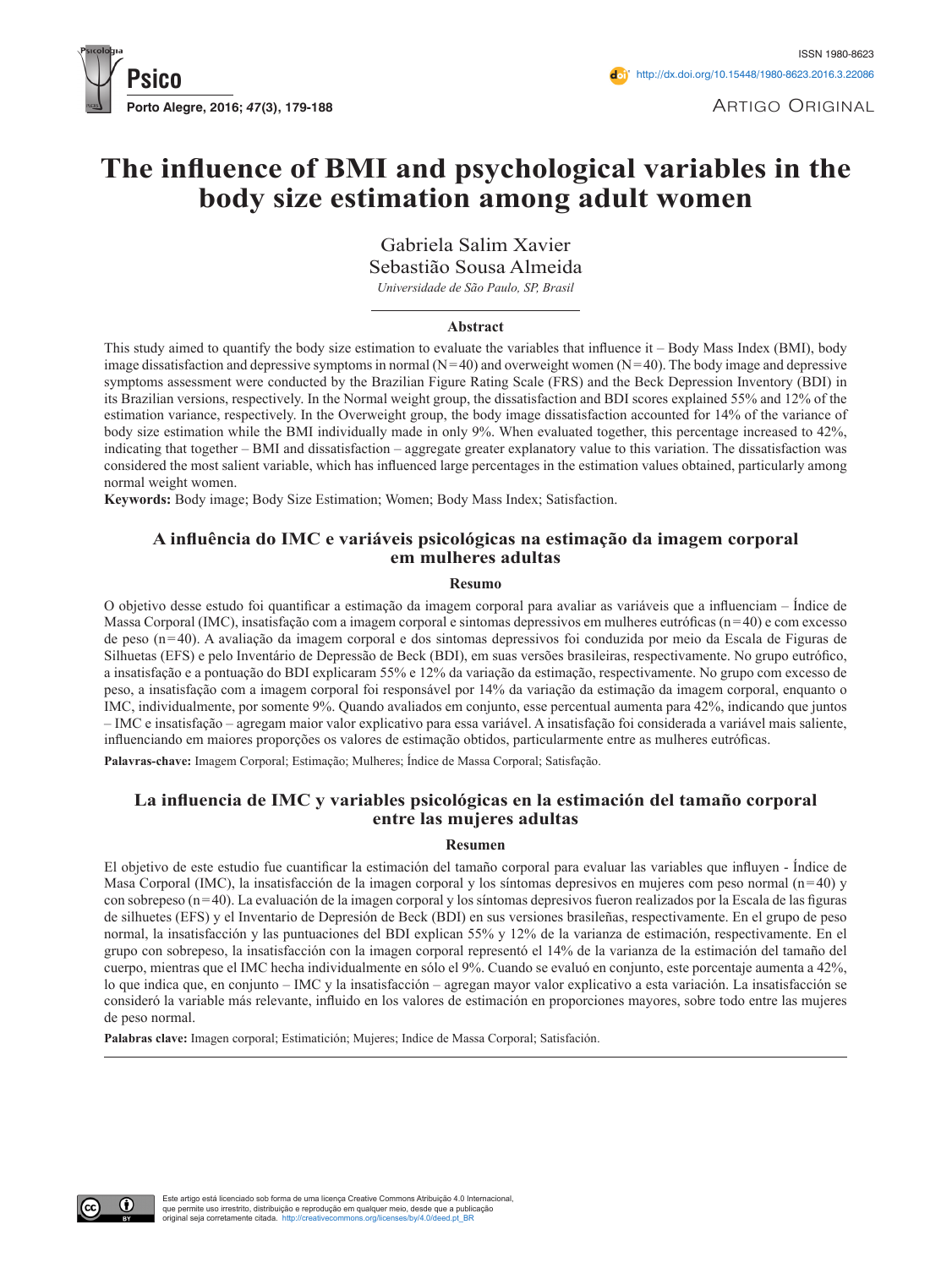## **Introduction**

The perception that individuals have of their body and the way they interpret them go by subjective components (affective and cognitive). It results in many behaviors, such as patterns of established social relationships, the practice of physical activity and eating behavior (Laus, Straatmann, Kakeshita, Costa Braga, & Almeida, 2013).

Body image was defined by Gardner (1996) as the "mental picture" that the individual has about the size, contour, and shape of the body, beyond feelings concerning these dimensions. Thus, it is possible to distinguish two components of body image: perceptual and attitudinal. The perceptual component of body image can be defined as the individual's accuracy in judging the size, shape and weight of his/her physical proportions so that the under or overestimation are addressed as perceptual body image disorders (Gardner, 2012). The attitudinal component, in turn, is composed of four dimensions: affective, cognitive, behavioral and satisfaction/dissatisfaction, being global or specific to any area of the body (Thompson, Burke, & Krawczyk, 2012).

Nowadays, body image problems are associated with damages to physical and psychological health, especially in Brazil, where overweight and obesity rates are high as well as eating disorders and cosmetic surgeries (Brasil, 2013; Goldenberg, 2010). The overestimation of body image is prevalent in different populations and is not specifically in individuals with eating disorders. Similarly, dissatisfaction with one's body becomes a constant in Western culture, where the ideal female body is extremely thin and unattainable by most women. These body image disturbances are closely related to various damages of women's health, which are represented by behaviors such as usage of laxatives and diuretics, a practice of restrictive diets and excessive practice of exercises (Cash, 2011).

Specifically regarding overweight and obese conditions, women present emotional factors that are interpreted as causing or consequences of its physical condition (Vasques, Martins, & Azevedo, 2004). Depression and anxiety symptoms are the most common, particularly among younger women (Van Der Merwe, 2007). According to Silva et al. (2006), these symptoms may result from body image disturbances (e.g. body dissatisfaction), depreciation of self-concept and low self-esteem. Moreover, the reduction of individual well-being and the social avoidance could prejudice the relationships that in turn can initiate depressive symptoms and adverse psychological outcomes.

Generally, the desire to lose weight among overweight individuals refers to the care with physical health, which is stimulated by public health policies aimed at reducing the overweight and obesity rates to prevent cardiovascular diseases and diabetes. However, this desire for a thinner body is also closely associated with the obesity stigmatization, in which the scope of the thin body would lead to beauty, achievement of positive attributes as success and prestige, and social acceptance (Atlantis & Baker, 2008; Neumark-Sztainer, 2011). In this context, weight stigmatization has been associated with lower self-esteem, higher body dissatisfaction, and poorer psychological functioning, including greater food intake, particularly among obese women (Kakeshita et al., 2013; Shentow-Bewsh, Keating, & Mills, 2016). These associations are confirmed because overweight individuals that seek professional help for weight reduction also have negative psychological variables as depressive symptoms, low self-esteem and body image dissatisfaction, that follow their perception of their overweight or obesity, besides the possible impairment of the physical health (Gruszka et al., 2011).

On the other hand, the internalization of the thin appearance ideal leads to body image dissatisfaction among most of the women even those with normal weight (Fitzsimmons-Craft et al., 2012). It seems to influence directly how women perceive their bodies, regardless of the overweight or obesity condition (Laus et al., 2013; Murnen, 2011). Women who overestimate their weight are more dissatisfied with their bodies and are more likely to present health risk behaviors such as the unnecessary practice of diets and binge eating episodes (Kuchler & Variyam, 2003).

Among the overweight population, adult women correspond to the main group that seeks treatments for weight loss; however, most studies in this population have focused on attitudinal aspects of body image (Atlantis & Baker, 2008; Latner, 2012). Moreover, about non-clinical population, body image publications mostly involve adolescents or undergraduate students (Grogan, 2011; Laus et al., 2014). Few investigations have been conducted among adult women, especially regarding the perceptual evaluation in the Brazilian population.

It is also believed that the inaccuracy of body image estimation is associated with negative psychological outcomes, such as body image dissatisfaction, depressive and anxiety symptoms, low self-esteem and eating disorders (Gaskin et al., 2013; Harring et al., 2010; Johnstone et al., 2008; Roberts & Duong, 2013). Therefore, it is the perception of being overweight and not the obesity condition that is most associated with psychological distress (Roberts & Duong, 2013). Thus,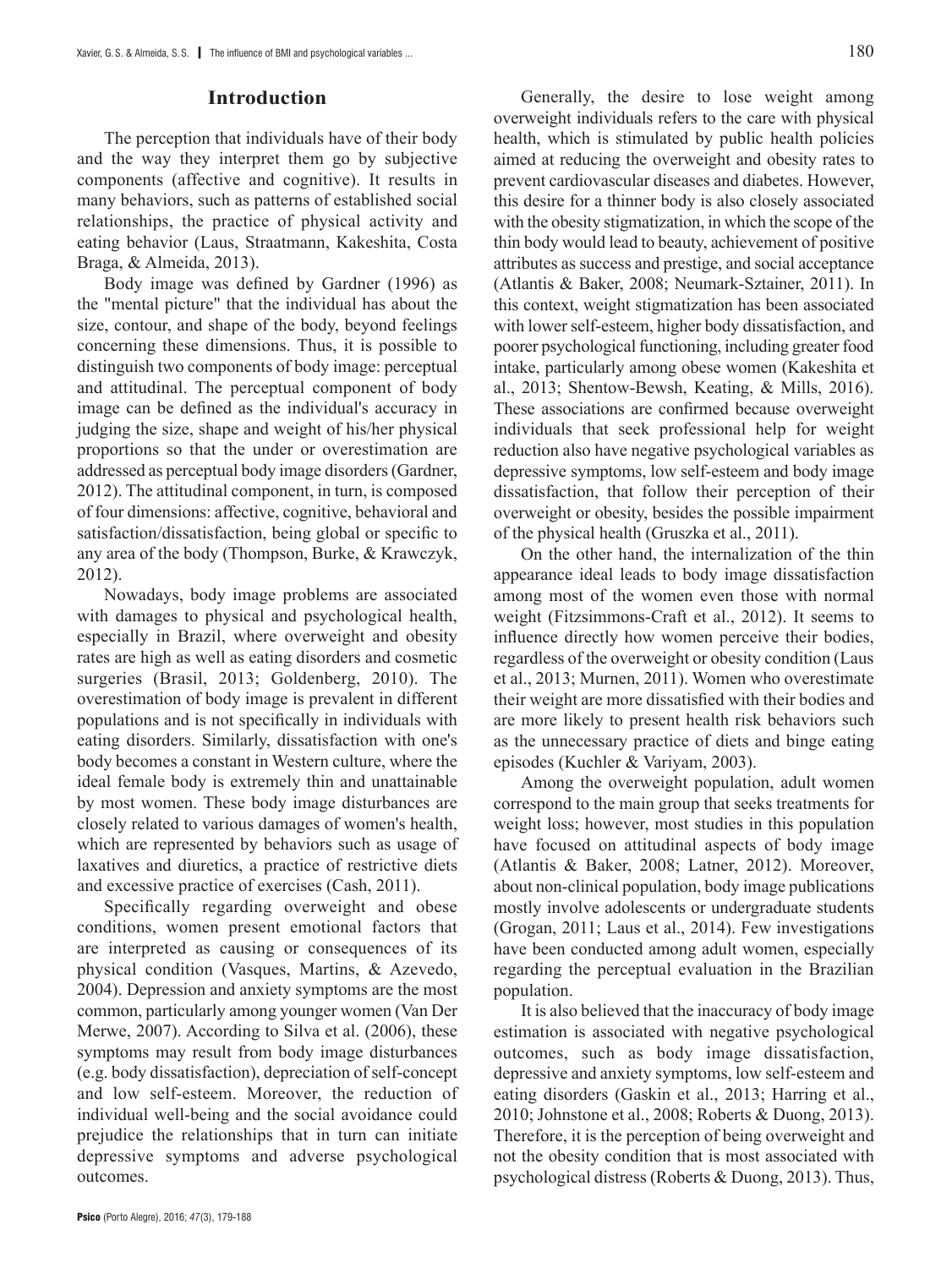the body size estimation may have direct consequences on individual physical and mental health, which can influence the body weight achieved or maintained and the behavioral strategies adopted to achieve it (Khambalia et al., 2012; Linder et al., 2010). Thus, the evaluation of the body size estimation predictors may contribute to a better understanding of the way individuals with different nutritional status perceive their body size.

Consequently, this study aimed to quantify the accuracy of body size estimation among normal and overweight women (classified as overweight or obesity) and to evaluate the variables that influence the body image perception (Body Mass Index – BMI, body image dissatisfaction and depressive symptoms), by regression analysis.

## **Method**

The sample of this study was composed of 80 female adults, aged between 20 and 50 years old. Half of them  $(50\%, n=40)$  were the Normal weight group, and the other half (50%,  $n=40$ ) was the Overweight group, which was composed of overweight or obese women, according to BMI classification proposed by the World Health Organization (WHO, 2006). The recruitment criteria excluded women with BMI less than  $18.5 \text{ kg/m}^2$ , as well as women who had any apparent physical disability or pregnancy. Thus, the following inclusion criteria were adopted: to be within the age range previously determined; to have Brazilian nationality; to have completed primary education. The women were invited by the researcher to participate voluntarily in the study and were not given any incentive or material/ financial compensation. Normal-weight participants were recruited on the premises of the USP campus in Ribeirão Preto, whereas those with excess weight were recruited from the USP Nutritional Reeducation Program (PRAUSP), excluding undergraduate students for both groups. Data collection was carried out between the second semester of 2012 and the first half of 2013.

The body image assessment was conducted by the Brazilian Figure Rating Scale (FRS). This instrument was developed for the Brazilian population by Kakeshita, Silva, Zanatta e Almeida (2009) and it has satisfactory psychometric properties: criterion validity index greater than 0.79; content validity indicated by the correct ordering of the figures about 83.44% by the experts consulted and reliability coefficients by test retest above 0.84.Consists of 15 silhouettes of each sex, presented on individual cards, with progressive changes in measurement scale, with the thinner figure  $(BMI = 12.5 \text{ kg/m}^2)$  to the wider  $(BMI = 47.5 \text{ kg/m}^2)$ , considering even the waist-hip ratio. The participants are instructed to choose a card from the arranged ones in ascending order, with the silhouette that most closely matches their body images ("Current" BMI). Afterward, the subjects must indicate the card with the silhouette that they would like to have ("Desire" BMI).

Corresponding BMI to the chosen figures are considered for tabulation and data analysis, which are compared to actual BMI, objectively measured in data collection. The value of the body image estimation is obtained by the operation "Current" BMI – "Real" BMI, in which results near zero indicate an accurate perception of self-image, negative results indicate an underestimation of body size and positive results indicate overestimation. The index of the subjects' dissatisfaction in relation to their body as a whole is provided by the operation "Desire" BMI – "Current" BMI, in which zero results are indicators of overall satisfaction with body image and positive or negative results indicate some degree of dissatisfaction, with a desire of a higher or lower silhouette, respectively.

The measurement of depressive symptoms was conducted by applying the BDI (Beck Depression Inventory) in its Brazilian version (Cunha, 2001). It is an instrument of self-report that consists of 21 questions designed to assess the intensity of depression symptoms. Symptoms of depression are estimated according to four levels: minimal, mild, moderate and intense, for each item. The intensity of symptoms is analyzed by total score, which is obtained by adding up the scores of the items. It is particularly adequate for using with psychiatric patients, but it has been broadly used in general population samples. The internal consistency of the BDI Portuguese version is satisfactory (0.81 for students and 0.88 for depressed patients) and similar to other international samples (Gorenstein & Andrade, 1996). Its factorial structure was tested by Gandini, Martins, Ribeiro e Santos (2007) among women with cancer. A one-factor solution with 13 items with satisfactory reliability (0.86) was obtained.

The Criterion of Economic Classification Brazil (CCEB) is a reliable instrument of economic segmentation developed by the Brazilian Association of Research Companies (ABEP). This system emphasizes its function to estimate the purchasing power of people and urban families, which divides them into economic classes in higher (A) to lower (E) purchasing power. In the present study, we used the version of CCEB from 01/10/2012 (ABEP, 2012), based on 2010 survey data. The economic classes are determined by adding the scores of items, based on the presence and quantity of household items, in the education level of household head and the presence of a domestic worker.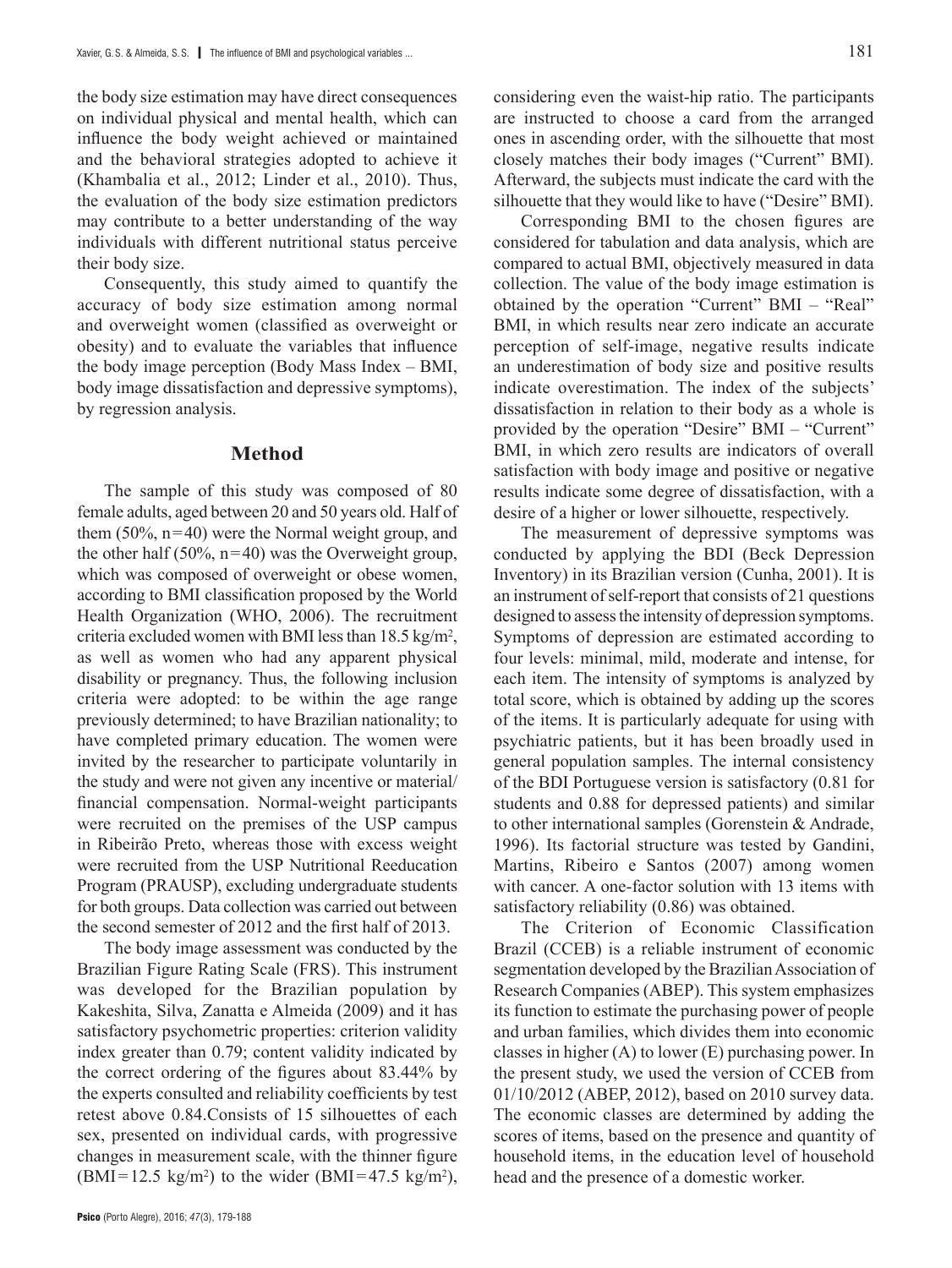This project was approved by the Ethics Committee in Research of the Faculty of Philosophy, Sciences, and Letters of Ribeirão Preto, University of São Paulo (CAAE Process: 00841112.5.0000.5407). Participants were invited to participate in the survey receiving researcher guidelines as the nature and objectives of the work, as well as the confidentiality of the responses. Furthermore, they were informed that they could give up participating at the time they judged necessary, without any harm. The participants who consented to participate in the study signed an informed consent.

Initially, were collected socio-demographic data such as age, marital status, and education, followed by the application of the CCEB by the researcher and the BDI. Then, the FRS was applied for evaluation of the current and desired silhouettes of each participant. Finally, measurements of weight and height of the participants were collected by the main researcher. This procedure was performed at the end of data collection, just to avoid bias in the participant's responses in the body image assessment.

Statistic analyses were conducted using SPSS software, version 16.0. First, descriptive analyses, with values of mean, standard deviation, and ranges of variation percentages were performed. Comparisons of mean scores of normal and overweight groups were made with the Student t test. The associations between variables were also explored by models of simple and multiple linear regression, entering the independent variables BMI, BDI, and dissatisfaction, individually and together concerning the dependent variable: the body image estimation. In setting these models, the coefficient of determination  $(R<sup>2</sup>)$  indicates an estimated value of the proportion of the variability of the estimation that is explained by the set of variables. In all analyses were adopted a significant level of 5%.

#### **Results**

The average age of normal weight women was 35.6 (DP=6.93) years old. Most of these women were single (47.50%; n=19) and had no children (55%; n=22). Most of them had completed graduation degree  $(82.50\%; n=33)$  while the others had completed high school, and  $55\%$  (n=22) of them belong to economy class B, according to the CCEB. Already Overweight group had a mean age of 35.85 (DP=9.16) years old. Most women in this group were married  $(60\%; n=24)$ and had children (60%;  $n=24$ ). More than half of these women had completed graduation degree (55%; n=22), most of them also had completed high school (40%;  $n=16$ ), and 75%  $(n=30)$  of them belong to economy class B, according to the CCEB.

No statistically significant differences were found between groups for mean age (Diff=0.25;  $t_{78}$ =-0.14;  $p > 0.05$ ) or CCEB scores (Diff=1.52;  $t_{78} = 1.19$ ;  $p > 0.05$ ). The observed frequencies for each of these ratings were similar between groups, not being verified significant effect for variables: marital status  $(\chi^2=3.15; df=3, p>0.05)$ , children  $(\chi^2=1.81; df=1;$  $p > 0.05$ ) and economy class ( $\chi^2 = 5.03$ ; df=5, p > 0.05). However, differences were found between groups for the education variable ( $\chi^2$ =7.72; df=2, p<0.05). The socio-demographic data are shown in Tables 1 below.

TABLE 1 Absolute and relative frequencies of qualitative and socio demographic variables of women of normal weight ( $n = 40$ ) and overweight ( $n = 40$ ) groups.

| Variable                 |                | Normal<br>weight<br>$(n=40)$ | Overweight<br>$(n=40)$ |       | Difference |                |
|--------------------------|----------------|------------------------------|------------------------|-------|------------|----------------|
|                          | $\overline{N}$ | $\%$                         | $\overline{N}$         | $\%$  | $\chi^2$   | $\overline{p}$ |
| Marital status           |                |                              |                        |       |            |                |
| Single                   | 19             | 47.50                        | 14                     | 35.00 |            |                |
| Married                  | 17             | 42.50                        | 24                     | 60.00 | 3.15       | 0.37           |
| Divorced                 | 3              | 7.50                         | $\overline{2}$         | 5.00  |            |                |
| Widow                    | $\mathbf{1}$   | 2.50                         | $\theta$               | 0.00  |            |                |
| Children                 |                |                              |                        |       |            |                |
| Yes                      | 18             | 45.00                        | 24                     | 60.00 | 1.81       | 0.18           |
| No                       | 22             | 55.00                        | 16                     | 40.00 |            |                |
| Education                |                |                              |                        |       |            |                |
| Graduation               | 33             | 82.50                        | 22                     | 55.00 |            |                |
| High School              | 7              | 17.50                        | 16                     | 40.00 | 7.72       | 0.02           |
| <b>Elementary School</b> | $\overline{0}$ | 0.00                         | $\overline{2}$         | 5.00  |            |                |
| <b>CEEB Class</b>        |                |                              |                        |       |            |                |
| A <sub>1</sub>           | $\overline{2}$ | 5.00                         | 1                      | 2.50  |            |                |
| A2                       | 11             | 27.50                        | 5                      | 12.50 |            |                |
| B1                       | 16             | 40.00                        | 20                     | 50.00 | 5.03       | 0.41           |
| B <sub>2</sub>           | 6              | 15.00                        | 10                     | 25.00 |            |                |
| C1                       | $\overline{4}$ | 10.00                        | $\overline{4}$         | 10.00 |            |                |
| C <sub>2</sub>           | $\mathbf{1}$   | 2.50                         | $\overline{0}$         | 0.00  |            |                |

As already expected, the BMI of the Overweight group was higher than that of the Normal weight group (Diff=8.29,  $t_{78}$ =-10.99, p<0.05). In both groups the mean values of estimation  $(kg/m<sup>2</sup>)$  were positive, indicating an overestimation of body image, but there was no statistically significant difference between them (Diff=0.63,  $t_{78}$ =-0.79, p>0.05). The dissatisfaction and depression symptoms were significantly more pronounced in the Overweight group (Dissatisfaction: Diff=5.25,  $t_{78}$ =5.86, p<0.05; BDI: Diff=5.00,  $t_{78}$ =-2.82, p<0.05). A complete description of these variables is shown in Table 2.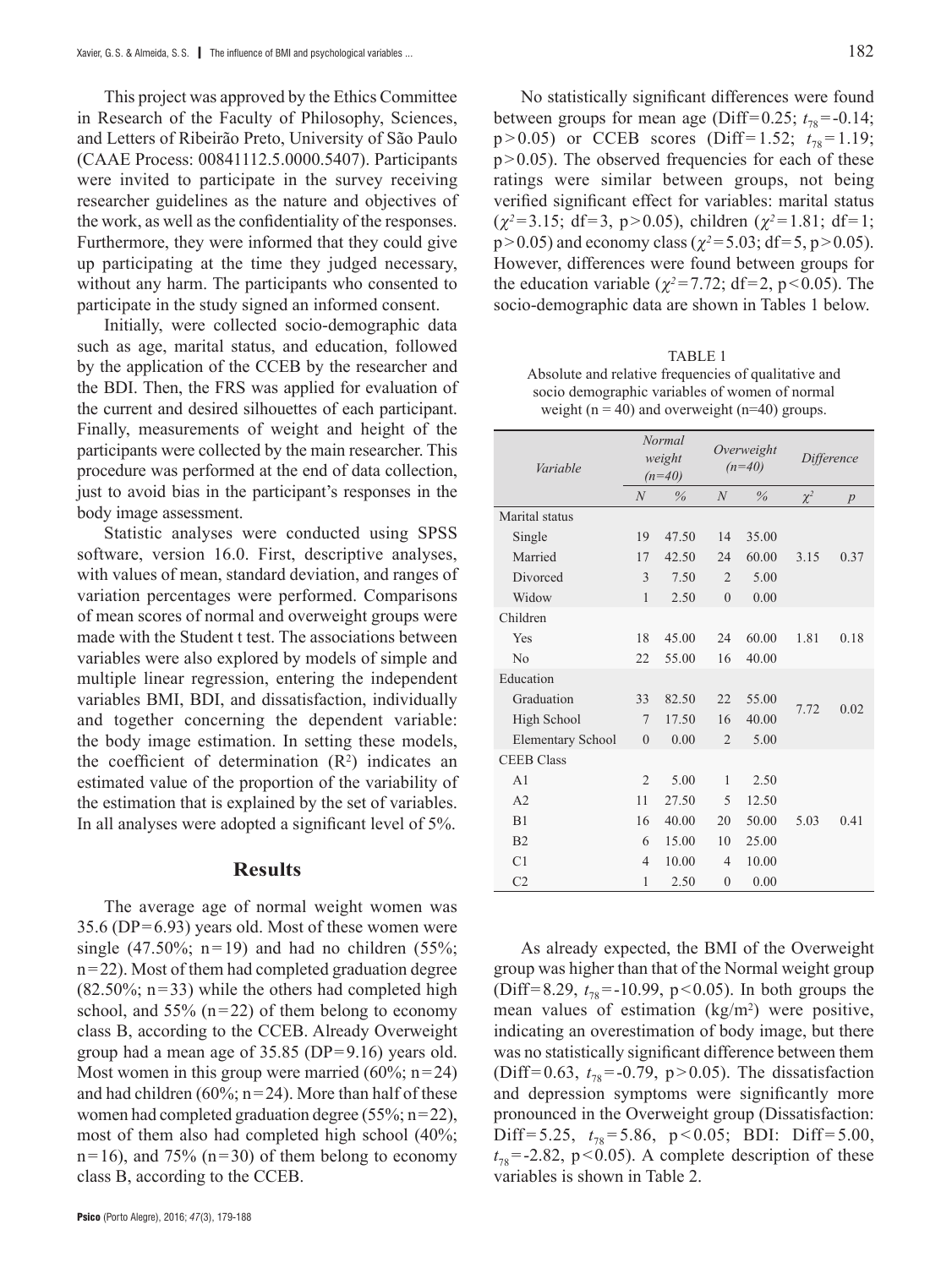|                                      |                             |                        |          | Difference |                  |                  |                            |  |  |
|--------------------------------------|-----------------------------|------------------------|----------|------------|------------------|------------------|----------------------------|--|--|
| Variable                             | Normal weight<br>$(n = 40)$ | Overweight<br>$(n=40)$ | Diff.    | $\cal F$   | $\boldsymbol{t}$ | $\boldsymbol{p}$ | $\overline{d}$<br>(CI 95%) |  |  |
| Age (years)                          |                             |                        |          |            |                  |                  |                            |  |  |
| Mean (SD)                            | 35.60 (6.93)                | 35.85 (9.16)           | 0.25     | 6.14       | $-0.140,34$      | 0.89             | 0.03                       |  |  |
| Median (ITQ)                         | 34.00 (10.75)               | 35.00 (18.50)          |          |            |                  |                  | $(-3.87; 3.37)$            |  |  |
| Min. - Max.                          | $22.00 - 50.00$             | $21.00 - 50.00$        |          |            |                  |                  |                            |  |  |
| CCEB (score)                         |                             |                        |          |            |                  |                  |                            |  |  |
| Mean (SD)                            | 31.27(6.52)                 | 29.75 (4.83)           | 1.52     | 2.30       | 1.19             | 0.24             | 0.24                       |  |  |
| Median (ITQ)                         | 32(7.75)                    | 30(5.50)               |          |            |                  |                  | $(-1.03; 4.08)$            |  |  |
| Min. - Max.                          | $17 - 45$                   | $18 - 42$              |          |            |                  |                  |                            |  |  |
| Weight (kg)                          |                             |                        |          |            |                  |                  |                            |  |  |
| Mean (SD)                            | 59.77 (5.09)                | 80.41 (13.70)          | 20.63    | 11.62      | $-8.92$          | 0.00             | 2.22                       |  |  |
| Median (ITQ)                         | 59.97 (7.21)                | 78.50 (13.71)          |          |            |                  |                  | $(-25.27,-15.99)$          |  |  |
| $Min. - Max$                         | $50.60 - 69.25$             | $59.30 - 122.60$       |          |            |                  |                  |                            |  |  |
| Height (m)                           |                             |                        |          |            |                  |                  |                            |  |  |
| Mean (SD)                            | 1.64(0.04)                  | 1.62(0.07)             | 0.02     | 7.15       | 1.41             | 0.16             | 0.40                       |  |  |
| Mediana (ITQ)                        | 1.64(0.07)                  | 1.63(0.10)             |          |            |                  |                  | $(-0.01; 0.04)$            |  |  |
| $Min. - Max$                         | $1.55 - 1.73$               | $1.50 - 1.81$          |          |            |                  |                  |                            |  |  |
| BMI $(kg/m2)$                        |                             |                        |          |            |                  |                  |                            |  |  |
| Mean (SD)                            | 22.15(1.64)                 | 30.44 (4.48)           | 8.29     | 20.87      | $-10.99$         | 0.00             | 2.73                       |  |  |
| Median (ITQ)                         | 22.11(2.24)                 | 29.27 (4.95)           |          |            |                  |                  | $(-9.81; -6.77)$           |  |  |
| $Min. - Max$                         | $18.50 - 24.86$             | $25.09 - 41.88$        |          |            |                  |                  |                            |  |  |
| Estimation (kg/m <sup>2</sup> )      |                             |                        |          |            |                  |                  |                            |  |  |
| Mean (SD)                            | 5.71(3.40)                  | 6.34(3.76)             | 0.63     | 0.22       | $-0.79$          | 0.43             | 0.20                       |  |  |
| Median (ITQ)                         | 5.84(4.25)                  | 5.84(5.03)             |          |            |                  |                  | $(-2.23;0.96)$             |  |  |
| $Min. - Max$                         | $-2.09 - 13.31$             | $0.00 - 16.01$         |          |            |                  |                  |                            |  |  |
| Dissatisfaction (kg/m <sup>2</sup> ) |                             |                        |          |            |                  |                  |                            |  |  |
| Mean (SD)                            | $-4.00(4.27)$               | $-9.25(3.72)$          | 5.25     | 0.26       | 5.86             | 0.00             | 1.47                       |  |  |
| Median (ITQ)                         | $-5.00(6.87)$               | $-7.50(5.00)$          |          |            |                  |                  | (3.47;7,03)                |  |  |
| $Min. - Max$                         | $-15.00 - 2.50$             | $-17.50 - -2.50$       |          |            |                  |                  |                            |  |  |
| BDI (score)                          |                             |                        |          |            |                  |                  |                            |  |  |
| Mean (SD)                            | 8.65(7.75)                  | 13.65 (8.09)           | $5.00\,$ | $0.06\,$   | $-2.82$          | $0.01\,$         | 0.71                       |  |  |
| Median (ITQ)                         | 6.50(7.00)                  | 13.00(7.75)            |          |            |                  |                  | $(-8.53; -1.47)$           |  |  |
| $Min. - Max$                         | $0.00 - 37.00$              | $0.00 - 36.00$         |          |            |                  |                  |                            |  |  |

TABLE 2 Descriptive anthropometric characteristics of the sample, by group  $(n=80)$ .

The simple regression analyses were conducted to identify the main predictors (BMI, BDI score, and dissatisfaction) of body size estimation. These results are presented in Table 3. Regarding Normal weight group  $(n=40)$ , the estimation values were correlated with all variables: BMI ( $t=2.92$ ,  $p=0.01$ ) dissatisfaction ( $t = -7.00$ ,  $p = 0.01$ ), and BDI score  $(t=2.51, p=0.02)$ . The coefficient for the dissatisfaction

variable was negative which indicates that the lower the rate of dissatisfaction (more dissatisfaction), the higher the body size estimation tends to be. The inverse relationship was observed between BMI and depression symptoms (BDI), indicating that the increase of these variables is followed by increased rates of estimation. However, body image dissatisfaction was the main predictor of body size estimation explain 55% of its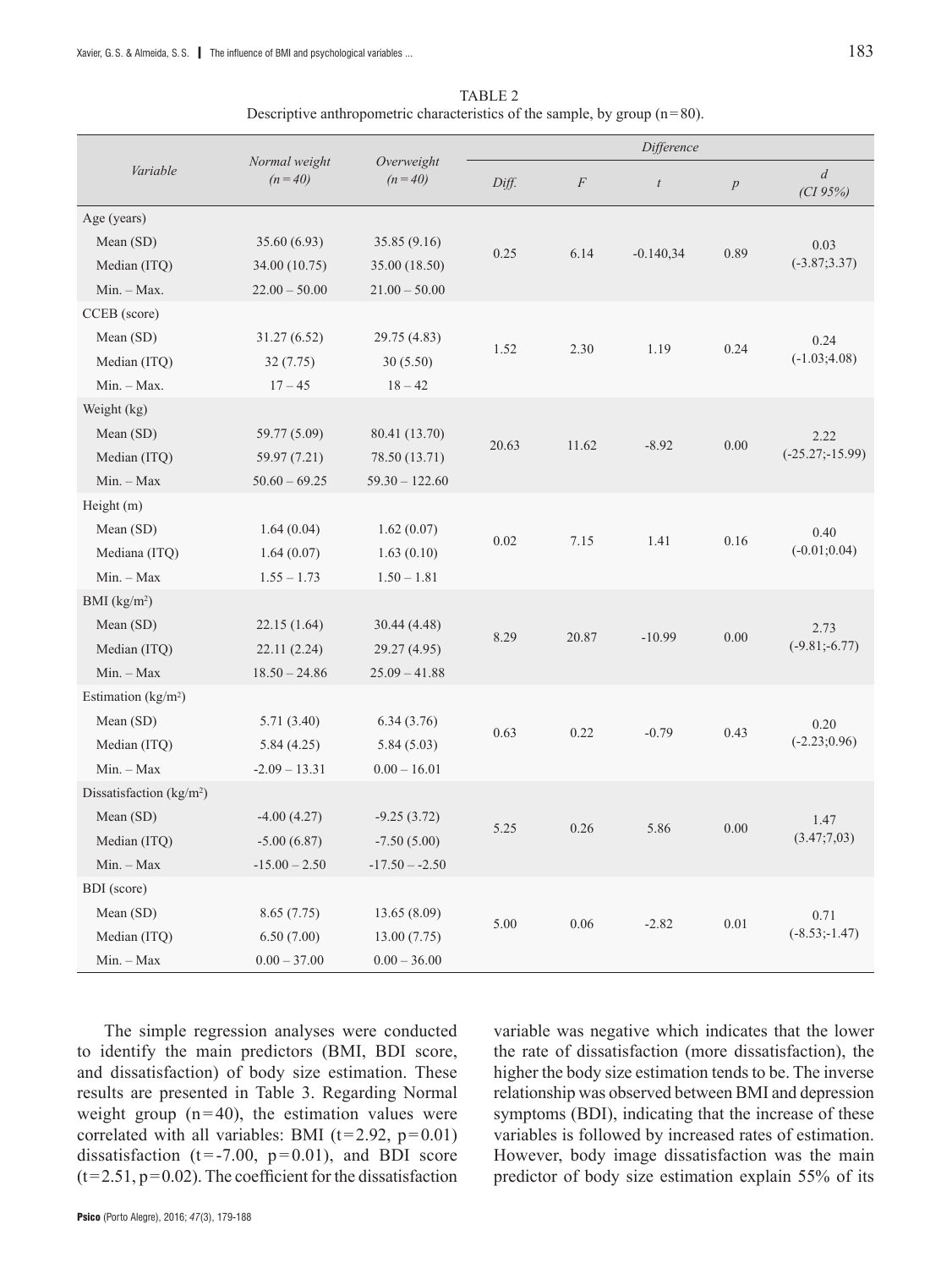In relation to the Overweight group  $(n=40)$ , only BMI (t=-2.16,  $p=0.04$ ) and dissatisfaction (t=-2.72,  $p=0.01$ ) were correlated to estimation indices. The coefficients of these variables were both negative, indicating that the lower the rate of dissatisfaction (more dissatisfaction) and the lower BMI, the greater the body size estimation tends to be. Body image dissatisfaction was also the main predictor of body size estimation, but it can explain only 14% of its variance (adjusted  $R^2=0.14$ ).

Thus, we proceeded to the multiple linear regression analyzes to verify the prediction of these three variables together in the body size estimation. These results are presented in Table 4. Regarding Normal weight group  $(n=40)$ , the model with three independent variables (BMI, dissatisfaction, and BDI) were not significant  $(p > 0.05)$ . The multiple regression models that include dissatisfaction have greater adjusted determination coefficients (BMI and dissatisfaction: adjusted  $R^2$ =0.54; dissatisfaction and BDI: adjusted  $R^2 = 0.55$ ; BMI, dissatisfaction and BDI: adjusted  $R^2 = 0.54$ ). These values are similar to that obtained by the simple linear regression (dissatisfaction: adjusted  $R^2 = 0.55$ ). It means that dissatisfaction is the independent variable that better predicts the body size estimation among normalweight women.

TABLE 3

Simple linear regression analysis between BMI, BDI score and dissatisfaction regarding the estimation, in the total sample (n=80).

| <b>FRS</b> Estimation | Variables       |      | $R^2$ | $R^2$ Adjusted | F     | Constant |         |      |
|-----------------------|-----------------|------|-------|----------------|-------|----------|---------|------|
| Normal weight         | <b>BMI</b>      | 0.43 | 0.18  | 0.16           | 8.54  | $-13.95$ | 2.92    | 0.01 |
|                       | Dissatisfaction | 0.75 | 0.56  | 0.55           | 49.04 | 3.32     | $-7.00$ | 0.00 |
|                       | <b>BDI</b>      | 0.38 | 0.14  | 0.12           | 6.30  | 4.28     | 2.51    | 0.02 |
| Overweight            | <b>BMI</b>      | 0.33 | 0.11  | 0.09           | 4.65  | 14.78    | $-2.16$ | 0.04 |
|                       | Dissatisfaction | 0.40 | 0.16  | 0.14           | 7.39  | 2.56     | $-2.72$ | 0.01 |
|                       | <b>BDI</b>      | 0.17 | 0.03  | 0.01           | 1.08  | 5.28     | 1.04    | 0.30 |

TABLE<sub>4</sub> Multiple linear regression between BMI, BDI score and dissatisfaction regarding the estimation, in the total sample  $(n=80)$ .

| FRSEstimation | Variables                 | $\mathbb{R}$ | $R^2$    | $R^2$ Adjusted | $\cal F$ | Constant | $\boldsymbol{B}$ | t       | $\boldsymbol{P}$ |
|---------------|---------------------------|--------------|----------|----------------|----------|----------|------------------|---------|------------------|
| Group         |                           |              |          |                |          |          |                  |         |                  |
| Normal weight | <b>BMI</b><br>$\ast$      | 0.75         | 0.56     | 0.54           | 23.94    | 1.95     | 0.03             | 0.24    | 0.81             |
|               | Dissatisfaction           |              |          |                |          |          | $-0.73$          | $-5.68$ | 0.00             |
|               | <b>BMI</b><br>$\ast$      | 0.56         | 0.32     | 0.28           | 8.62     | $-14.91$ | 0.42             | 3.08    | 0.01             |
|               | <b>BDI</b>                |              |          |                |          |          | 0.37             | 2.70    | 0.01             |
|               | Dissatisfaction<br>$*$    | 0.76         | 0.58     | 0.55           | 25.20    | 2.99     | $-0.71$          | $-6.16$ | $0.00\,$         |
|               | <b>BDI</b>                |              |          |                |          |          | 0.12             | 1.07    | 0.29             |
|               | <b>BMI</b><br>$\ast$      |              |          |                |          |          | 0.06             | 0.48    | 0.63             |
|               | Dissatisfaction<br>$\ast$ | 0.76         | 0.58     | 0.54           | 16.53    | 0.15     | $-0.67$          | $-4.73$ | 0.00             |
|               | <b>BDI</b>                |              |          |                |          |          | 0.14             | 1.14    | 0.26             |
| Overweight    | <b>BMI</b><br>$*$         | 0.67         | 0.45     | 0.42           | 15.33    | 15.39    | $-0.59$          | $-4.43$ | $0.00\,$         |
|               | Dissatisfaction           |              |          |                |          |          | $-0.64$          | $-4.83$ | 0.00             |
|               | <b>BMI</b><br>*           | 0.45         | 0.20     | 0.16           | 4.62     | 15.62    | $-0.44$          | $-2.82$ | 0.01             |
|               | <b>BDI</b>                |              |          |                |          |          | 0.32             | 2.05    | 0.04             |
|               | Dissatisfaction<br>$\ast$ | 0.41         | $0.16\,$ | 0.12           | 3.66     | 2.39     | $-0.39$          | $-2.47$ | 0.02             |
|               | <b>BDI</b>                |              |          |                |          |          | 0.05             | 0.32    | 0.75             |
|               | <b>BMI</b><br>$\ast$      |              |          |                |          |          | $-0.65$          | $-4.81$ | 0.00             |
|               | Dissatisfaction<br>$\ast$ | 0.70         | 0.49     | 0.45           | 11.61    | 15.91    | $-0.60$          | $-4.55$ | 0.00             |
|               | <b>BDI</b>                |              |          |                |          |          | 0.21             | 1.65    | 0.11             |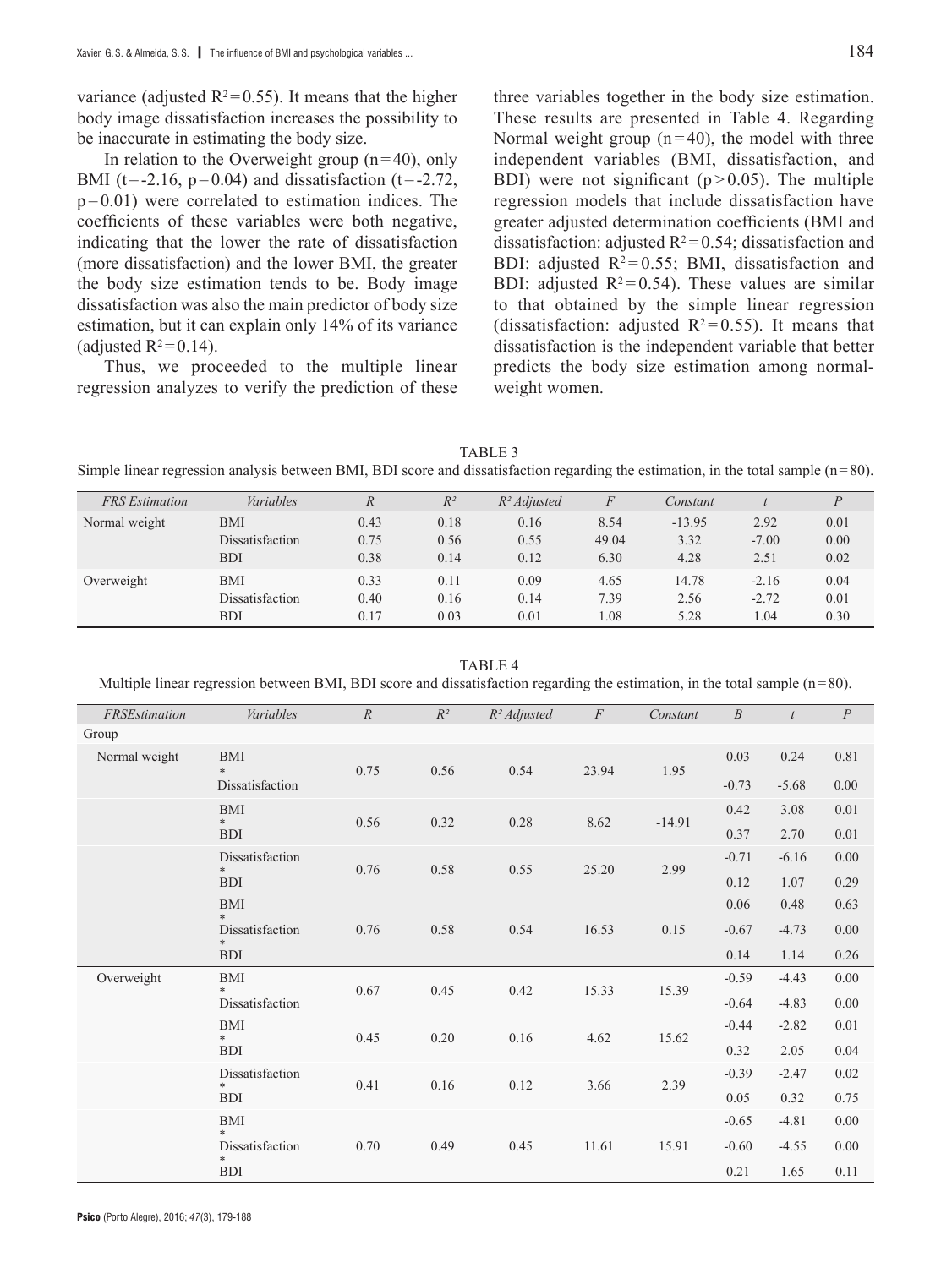Regarding the Overweight group  $(n=40)$ , the model with all the independent variables (BMI, dissatisfaction, and BDI) was not significant ( $p > 0.05$ ). The model which includes BMI  $(t = -4.43, p < 0.01)$ and dissatisfaction ( $t = -4.83$ ,  $p < 0.01$ ) as independent variables has a high adjusted determination coefficient (adjusted  $R^2 = 0.42$ ). It means that these variables together can explain 42% of the estimation variance. Therefore, body image dissatisfaction and BMI are together the better predictors of body size estimation among overweight women. So the inclusion of these two variables in the model resulted in a higher explanation of the dependent variable because the simple regression analyses (dissatisfaction: adjusted  $R^2$ =0.14) can explain only 14% of its variance.

## **Discussion**

This study aimed to quantify the body image estimation and to analyze the variables that influence the accuracy of the body image estimation. The associations revealed that women who overestimated their body to a greater extent were those who were more dissatisfied with their body size and those who the BMI were near or corresponding to normal weight and low overweight levels.

Body image dissatisfaction has been consistently identified as a variable that influences how individuals perceive their bodies, underscoring the importance of psychological variables in the process of body size estimation (Cornelissen et al., 2013; Gaskin et al., 2013; Johnstone et al., 2008). The increase of the intensity of dissatisfaction and depression symptoms was followed by increased rates of inaccuracy. These results were also obtained in the Normal weight group in an even more powerful way that the dissatisfaction and BDI explain, 55% and 12% of the estimation variance, respectively. These associations support the finding that the perception of being overweight, and not the overweight or obesity condition, is associated with psychological distress (Atlantis & Ball, 2008; Gaskin et al., 2013).

Given the modern dichotomy represented by the ample supply of densely caloric food and the appreciation of thinness (Kakeshita et al., 2013), the achievement and maintenance of a thin shape or a normal weight could be explained by the presence of dissatisfaction with body image (Cash, 2011). Dissatisfaction, in turn, is mediated by the internalization of the ideal beauty that means how the individual believes and tries to fit this ideal (Fitzsimmons-Craft et al., 2012; Nouri et al., 2011). Besides internalization, social comparison is closely associated with negative body image consequences, so individuals begin to evaluate their appearance negatively when compared to the current standard of beauty and they start to believe it lacks the socially desirable attributes (Mills et al., 2012; Myers & Crowther, 2009).

Thus, the cult of thinness reflects the social standards of beauty, which are vertiginously propagated by the media, becoming sources of desire for women of all ages. Nevertheless, when these standards cannot be achieved, the dissatisfaction generated influences directly the way they perceive their body (Laus et al., 2013). Therefore, it can be independent of the overweight or obesity condition (Laus et al., 2013; Murnen, 2011). Women who overestimate their weight are more dissatisfied with their bodies and are more likely to submit to health risk behaviors, such as the practice of restrict diets and binge eating episodes, use of laxatives and diuretics, in addition to performing excessive exercises (Cash, 2011; Kuchler & Variyam, 2003). This situation leads to greater weight gain over time, feeding back this cycle (Lynch et al., 2009). In summary, these body image disorders can significantly contribute to impairments in the physical and psychosocial functioning of the individual (Wilson et al., 2013).

Given this context, it becomes increasingly necessary to prepare health promotion strategies that promote positive body image. This purchase is considered a protective factor for the adverse effects of messages and appearance-related media, as well as for the internalization of the ideal thinness of beauty (Halliwell, 2013). In a broader sense, it is of most importance the creation of awareness programs about the damages to physical and mental health, which are associated with trying to achieve the beauty standard. These actions should be encouraged by professionals and researchers in health and communication, promoting the placement of media images with normal weight, giving them positive attributes of health and beauty (Tiggemann, 2002).

Among women with overweight presently assessed, the dissatisfaction with body image accounted for 14% of the variance of the body size estimation while the BMI individually made in only 9%. When evaluated together, this percentage increased to 42%, indicating that together – BMI and dissatisfaction – aggregate greater explanatory value to the estimation variance. Although individually the BDI score was not related to the estimation, when associated with BMI the set of variables accounted for 16% of the variation in body size estimation.

In overweight and obese individuals, the relationship between these variables is complex,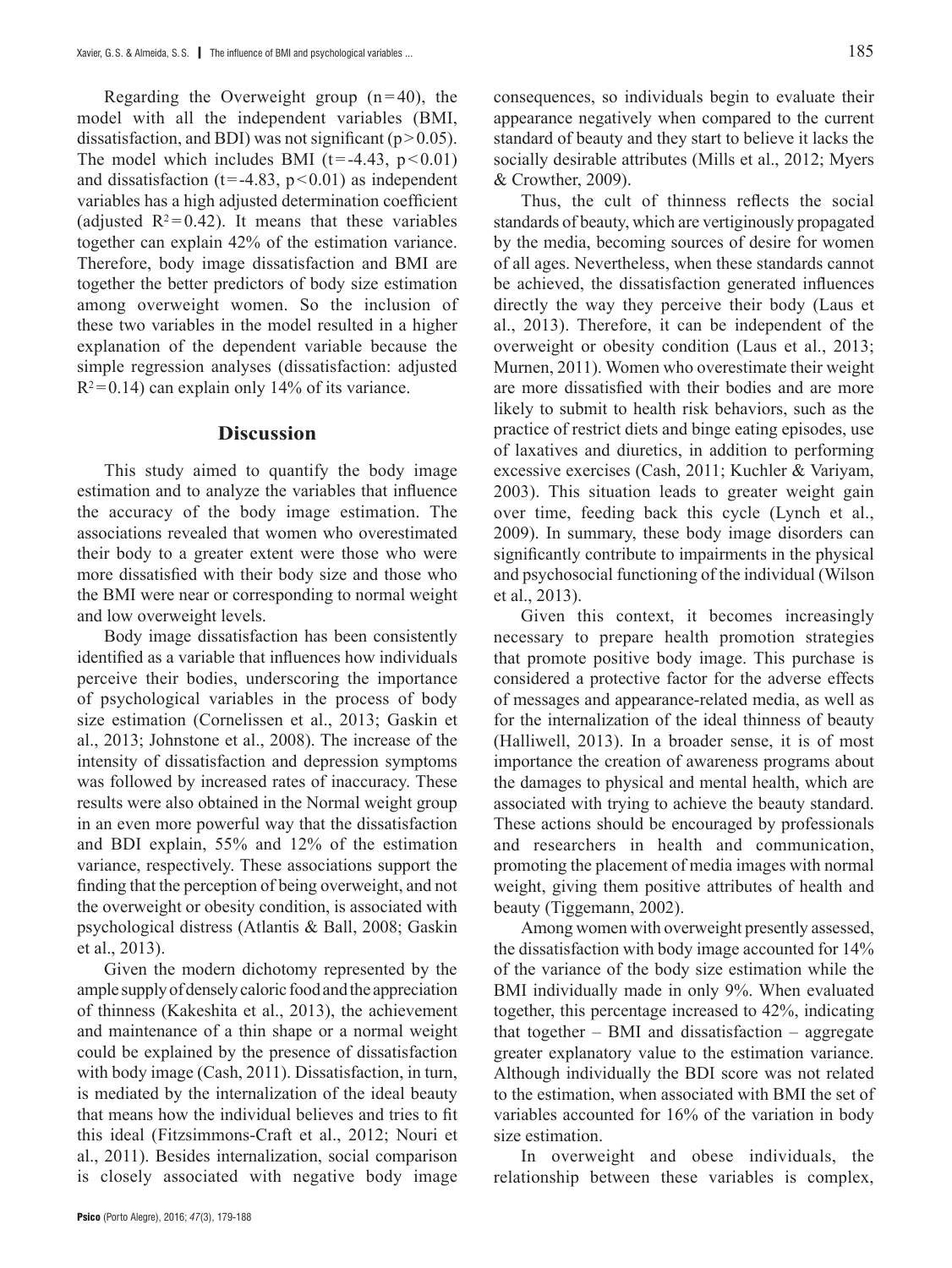because dissatisfaction and depressive symptoms are closely associated with the stigmatization of obesity, which thereby influences the body size perception. However, regression analyses indicated that women with a BMI close to a low overweight condition overestimated themselves to a greater extent. It reinforces the finding that is the overweight perceived – rather than actual condition – that is associated with suffering psychological, represented in this study by body dissatisfaction and depressive symptoms (Gaskin et al., 2013; Harring et al., 2010; Johnstone et al., 2008; Roberts & Duong, 2013).

In the context of overweight and obesity, psychological distress is closely associated with the stigmatization of obesity, so that the scope of the thin body would lead to beauty, achievement of positive mental attributes and social acceptance (Atlantis & Baker, 2008; Neumark-Sztainer, 2011). The stigmatization experiences suffered by these individuals give harm to psychological functioning, with the emergence of depressive symptoms, which accentuate even more without the proper treatment when coping strategies involve increasing food intake and refusal to practice physical exercises (Latner, 2012). Therefore, in addition to compromising the mental health of the overweight or obese individual, that psychological distress may also impair the adoption of healthy behaviors related to weight and physical health, which, in turn, contributes to weight gain, feeding back the cycle (Latner, 2012).

Thus, strategies for promoting weight loss should incorporate the psychosocial component, with a focus on the positive evaluation of the own body, regardless of the current weight of the individual, which leads to reducing the stigma and difficulties faced by individuals with obesity (Atlantis & Ball, 2008). The body image satisfaction, when followed by an accurate perception of their weight, can be considered a significant predictor of weight loss and maintenance among overweight individuals (Edwards, Pettingell & Borowsky, 2010).

According to Laus et al. (2014), Brazilian researchers have been concentrating their efforts on the assessment of body image dissatisfaction and disproportions were observed concerning the age of the participants, wherein adolescents and undergraduates were the target population most often evaluated. Therefore, this study is noteworthy since it evaluated

the perceptual component of body image and it this sample is composed of adult women but excluding undergraduates. It expands the understanding of different aspects of body image in this population.

However, it is important to highlight some study limitations that can affect findings. The criterion for the sample composition was the convenience so women who were willing to participate voluntarily in the study could present particular concerns about their body image. The small sample size also could also influence the results obtained in the present study. In addition, the overweight group was composed by women with overweight and obesity diagnosis and it is important to evaluate these subgroups separately.

Furthermore, the Overweight group consisted of women who enrolled in a nutritional education program aimed at weight loss. These women have psychological variables related to body image that may differ from the characteristics presented by overweight and obese women who do not seek professional help for weight loss (Gruszka et al., 2011). Another limitation relates to the lack of symptoms of Binge Eating Disorder (BED) in the overweight sample since the presence of this eating disorder or others has not been investigated. There is some evidence that obese women with this disorder show greater disorders in body image compared to obese without BED (Costa et al., 2010; Ivezaj et al., 2010). In addition, other variables as anxiety, self-esteem and other components of body image construct have not been assessed. They are pointed out as important predictors of body size estimation and may be included in future researchers with the same objective (Gaskin et al., 2013; Harring et al., 2010; Roberts & Duong, 2013).

## **Conclusion**

Women who overestimated their body to a greater extent were those who were more dissatisfied with their body size and those who the BMI were near or corresponding to normal weight and low overweight levels. The increase in the intensity of dissatisfaction and depression symptoms was followed by increased rates of inaccuracy in body size estimation. These associations indicated that the perception of being overweight, and not the overweight or obesity condition is associated with psychological distress.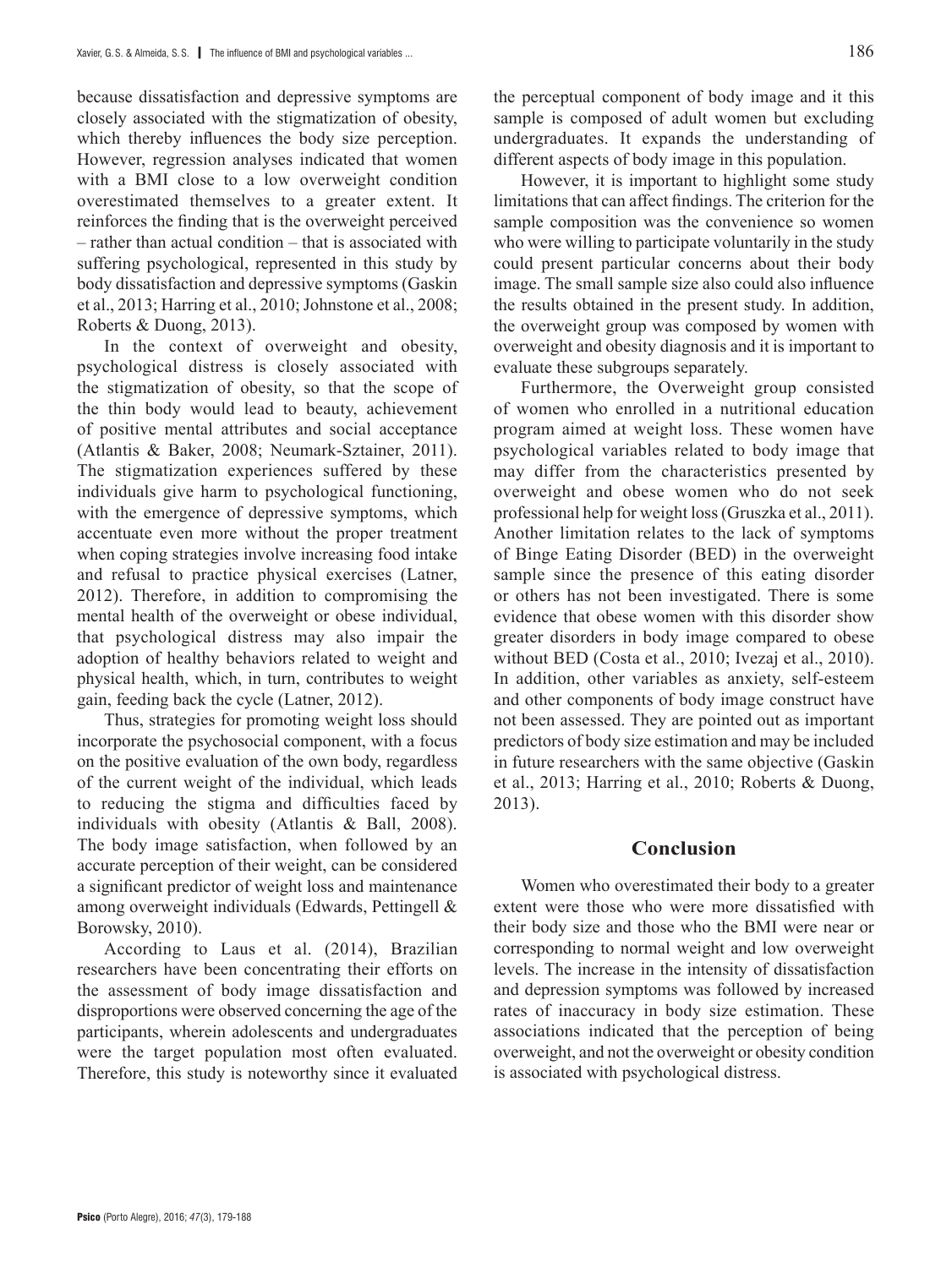#### **References**

- Atlantis, E. & Ball, K. (2008). Association between weight perception and psychological distress. *International Journal of Obesity*, *32*, 715-721.<http://dx.doi.org/10.1038/sj.ijo.0803762>
- Atlantis, E. & Baker, M. (2008). Obesity effects on depression: systematic review of epidemiological studies. *International Journal of Obesity*, *32*, 881-891.<http://dx.doi.org/10.1038/ijo.2008.54>
- Cash, T. F. (2011). Cognitive-behavioral perspectives on body image. In: T. F. Cash & L. Smoak (Eds.). *Body image: a handbook of science, practice, and prevention* (pp. 39-47). New York: The Guilford.
- Cornelissen, P. L., Johns, A., & Tovey, M. J. (2013). Body size over-estimation in women with anorexia nervosa is not qualitatively different from female controls. *Body Imagem*, *10*, 103-111. [http://dx.doi.org/10.1016/j.](http://dx.doi.org/10.1016/j.bodyim.2012.09.003) [bodyim.2012.09.003](http://dx.doi.org/10.1016/j.bodyim.2012.09.003)
- Costa, R. F., Machado, S. C., & Cordas, T. A. (2010). Imagem corporal e comportamento sexual de mulheres obesas com e sem transtorno da compulsão alimentar periódica. *Revista de Psiquiatria Clínica*, *37*(1), 27-31. [http://dx.doi.](http://dx.doi.org/10.1590/S0101-60832010000100006) [org/10.1590/S0101-60832010000100006](http://dx.doi.org/10.1590/S0101-60832010000100006)
- Cunha, J. A. (2001). Manual da versão em português das Escalas Beck. São Paulo: Casa do Psicólogo.
- Edwards, N. M., Petting ell, S., & Brodsky, I. W. (2010). Where Perception Meets Reality: Self-Perception of Weight in Overweight Adolescents. Pediatrics, *125*, e452-e458.<http://dx.doi.org/10.1542/peds.2009-0185>
- Fitzsimmons-Craft, E. E., Harney, M. B., Koehler, L. G., Danzig, L. E., Riddell, M.K., & Bar done-Cone, A. M. (2012). Explaining the relation between thin ideal internalization and body dissatisfaction among college women: The roles of social comparison and body surveillance. *Body Image*, *9*(1), 43-49.<http://dx.doi.org/10.1016/j.bodyim.2011.09.002>
- Gardini, R. D. C., Martins, M. D. C. F., Ribeiro, M. D. P., & Santos, D. T. G. (2007). Inventário de Depressão de Beck-BDI: validação fatorial para mulheres com câncer. *PsicoUSF*, *12*(1), 23-31. [http://dx.doi.org/10.1590/S1413-](http://dx.doi.org/10.1590/S1413-82712007000100004) [82712007000100004](http://dx.doi.org/10.1590/S1413-82712007000100004)
- Gardner, R. M. (1996). Methodological issues in assessment of the perceptual component of body image disturbance. *British Journal of Psychology*, *87*(2), 327-337. <http://dx.doi.org/10.1111/j.2044-8295.1996.tb02593.x>
- Gardner, R. M. (2012). Measurement of Perceptual Body Image. In: T. F. Cash (Ed.), *Encyclopedia of Body Image and Human Appearance* (Vol. II, pp. 526-532). San Francisco: Academic Press. [http://dx.doi.org/10.1016/B978-0-12-](http://dx.doi.org/10.1016/B978-0-12-384925-0.00083-3) [384925-0.00083-3](http://dx.doi.org/10.1016/B978-0-12-384925-0.00083-3)
- Gaskin, J. L., Pulver, A. J., Branch, K., Kabore, A., James, T., & Zhang, J. (2013). Perception or reality of body weight: Which matters to the depressive symptoms. *Journal of Affective Disorders*, *150*, 350-355. [http://dx.doi.org/10.1016/j.](http://dx.doi.org/10.1016/j.jad.2013.04.017) [jad.2013.04.017](http://dx.doi.org/10.1016/j.jad.2013.04.017)
- Goldenberg, M. (2010). The body as capital: Understanding Brazilian culture. *Vibrant*, *7*(1), 220-238.
- Gorenstein, C. & Andrade, L (1996). Validation of a Portuguese version of Beck Depression Inventory and the State-Trait Anxiety Inventory in Brazilian subjects. *Brazilian Journal of Medical and Biological Research*, *29*(4), 453-457.
- Grogan, S. (2011) Body image development in adulthood. In T. Cash & L. Smolak. *Body Image: A handbook of science, practice, and prevention* (pp. 93-99). New York: Guilford Press.
- Gruszka, W., Olszanecka-Glinianowicz, M., Kocełak, P., Wikarek, T., Dąbrowski, P., Mucha, Z., & Zahorska-Markiewicz, B. (2011). Body self-perception in subjects beginning a three-month multifaceted group weight loss programme. *Archives of Psychiatry and Psychotherapy*, *2*, 31-35.
- Halliwell, E. (2013). The impact of thin idealized media images on body satisfaction: Does body appreciation protect women from negative effects? *Body Image*, *10*(4), 509-514.<http://dx.doi.org/10.1016/j.bodyim.2013.07.004>
- Harring, H. A., Montgomer, K., & Hardin, J. (2010). Perceptions of Body Weight, Weight Management Strategies, and Depressive Symptoms Among US College Students. *Journal of American College Health*, *59*(1), 43-50. [http://dx.doi.](http://dx.doi.org/10.1080/07448481.2010.483705) [org/10.1080/07448481.2010.483705](http://dx.doi.org/10.1080/07448481.2010.483705)
- Ivezaj, V., Saules, K. K., Hoodin, F., Alschuler, K., Angelella, N. E., Collings, A. S., et al. (2010). The relationship between binge eating and weight status on depression, anxiety, and body image among a diverse college sample: A focus on Bi/Multiracial women. *Eating Behaviors*, *11*, 18-24. <http://dx.doi.org/10.1016/j.eatbeh.2009.08.003>
- Johnstone, A. M., Steward, A. D., Benson, P. J., Kalafati, M., Rectenwald, L., & Horgan, G. (2008). Assessment of body image in obesity using a digital morphing technique. *Journal of Human Nutrition and Dietetics*, *21*, 256-267. [http://](http://dx.doi.org/10.1111/j.1365-277X.2008.00862.x) [dx.doi.org/10.1111/j.1365-277X.2008.00862.x](http://dx.doi.org/10.1111/j.1365-277X.2008.00862.x)
- Kakeshita, I. S., Silva, A. I. P., Zanatta, D. P., & Almeida, S.S. (2009). Construção e fidedignidade teste-reteste de escalas de silhuetas brasileiras para adultos e crianças. *Psicologia: Teoria e Pesquisa*, *25*(2), 263-270. [http://dx.doi.](http://dx.doi.org/10.1590/S0102-37722009000200015) [org/10.1590/S0102-37722009000200015](http://dx.doi.org/10.1590/S0102-37722009000200015)
- Kakeshita, I. S., Almeida, S. S., & Laus, M. F. (2013). "Living well but looking good: A modern health dichotomy" A brief overview on women's body image. *Motriz*, Rio Claro, *19*(3), 558-564. [http://dx.doi.org/10.1590/S1980-](http://dx.doi.org/10.1590/S1980-65742013000300005) [65742013000300005](http://dx.doi.org/10.1590/S1980-65742013000300005)
- Khambalia, A., Hardy, L. L., & Bauman, A. (2012). Accuracy of weight perception, life-style behaviours and psychological distress among overweight and obese adolescents. *Journal of Paediatrics and Child Health*, *48*, 220-227. [http://dx.doi.](http://dx.doi.org/10.1111/j.1440-1754.2011.02258.x) [org/10.1111/j.1440-1754.2011.02258.x](http://dx.doi.org/10.1111/j.1440-1754.2011.02258.x)
- Kuchler, F. & Variyam, J. N. (2003). Mistakes were made: misperception as a barrier to reducing overweight. *International Journal of Obesity*, *27*, 856-861.<http://dx.doi.org/10.1038/sj.ijo.0802293>